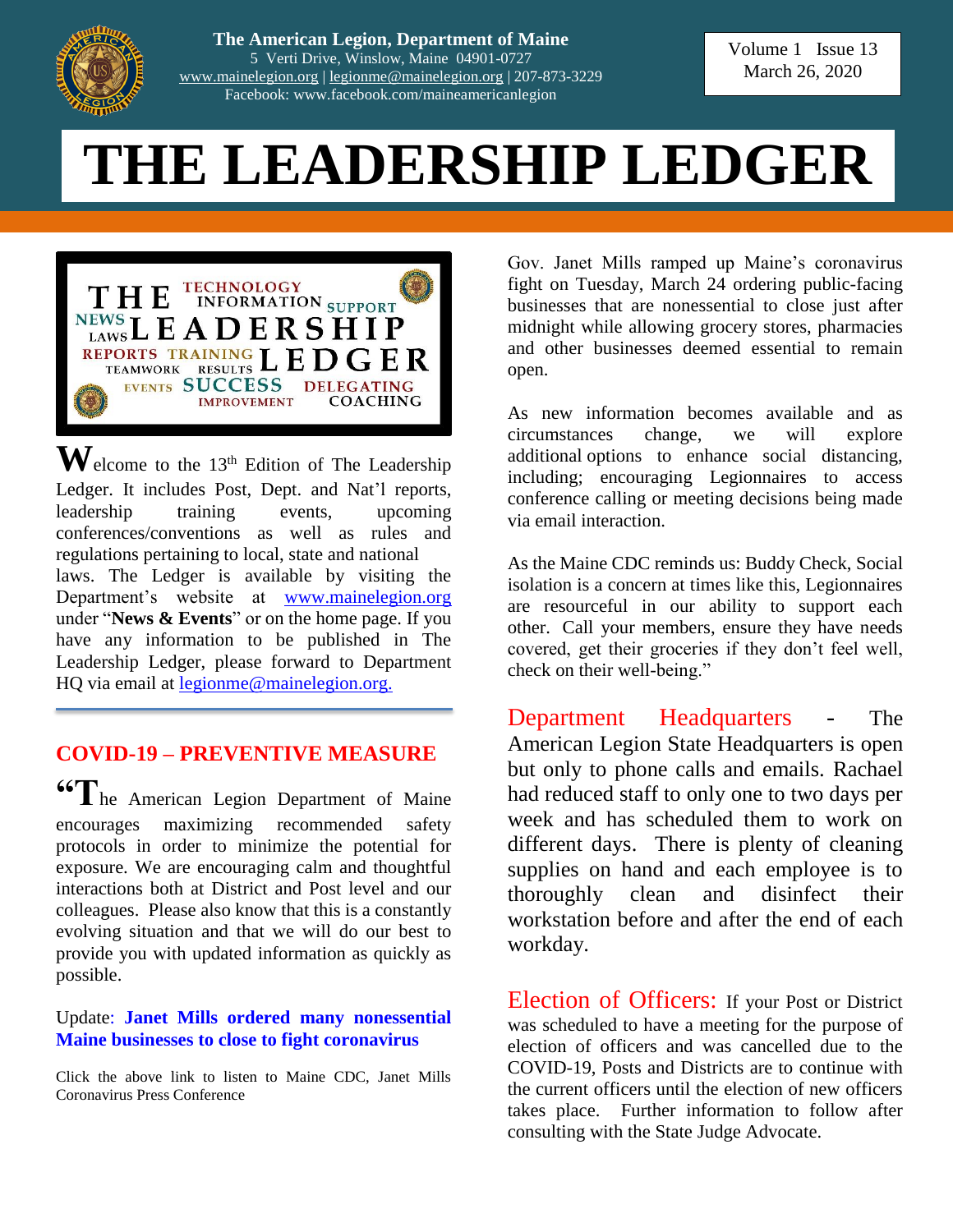# **DISTRICT MEETINGS** Be Connected - Be Heard - Be Informed

**Due to COVID-19 ALL District Meetings have been cancelled until further notice.**

## **CANCELLATIONS DUE TO COVID-19**

- VA Maine Fisher House Dedication Ceremony and Ribbon Cutting for April 3. For VA Maine operational updates, please visit our website: [https://www.maine.va.gov](https://www.maine.va.gov/) or follow us on Facebook: <https://www.facebook.com/VAMaine/>
- The National Oratorical Finals scheduled to be in Indianapolis near the end of April have been cancelled.
- The Spring Meetings have been canceled.
- The Junior Shooting Sports competition scheduled for July has been cancelled.
- Boys Nation, also scheduled for July, has been cancelled.
- 2020 American Legion National Oratorical Finals

## **BUDDY CHECK: WELLNESS CHECK-INS WITH VETERANS**



**A**s American Legion members, our most sacred responsibility is to look out for each other and our fellow veterans. As a way to reach out to members and former members who may need

help, the National Executive Committee passed Resolution 18 during Spring Meetings in May 2019. The resolution calls for Buddy Checks to be conducted Legion-wide on the weeks of The American Legion's birthday, March 15, and Veterans Day. However, American Legion posts are encouraged to perform this vital function whenever it makes the most sense in their communities.

The idea is to reconnect with veterans who may need assistance but don't know where to go or who to ask. These contacts may be made by a personal visit, phone or email, or a combination. The important part is to reach out to veterans in your community to let them know you care and can provide whatever assistance they may need. It's what we do for our battle buddies.

**\*\* Most American Legion Post Adjutants have received a packet of expired members to possibly renew their membership. Please use these in conjunction of the Buddy Check Program to help increase membership at your Post and the Department of Maine. \*\***

#### **How do I organize a Buddy Check?**

1. **Gather up a team** if possible to call or personally visit members and former members of The American Legion. If each member in a team of 10 contacts just 10 Legionnaires or former Legionnaires, 100 veterans can be reached in one sitting.

2. If you don't have a list of members and former members at your fingertips, **visit myLegion.org and download the names of current members and those who have let their memberships expire.**

3. Save the file of members and those whose memberships have expired onto a spreadsheet or copy and paste into a Word file to distribute among your team members. **Print several copies of the lists.**

4. **Divide up the call list among your team members.** Some may have personal connections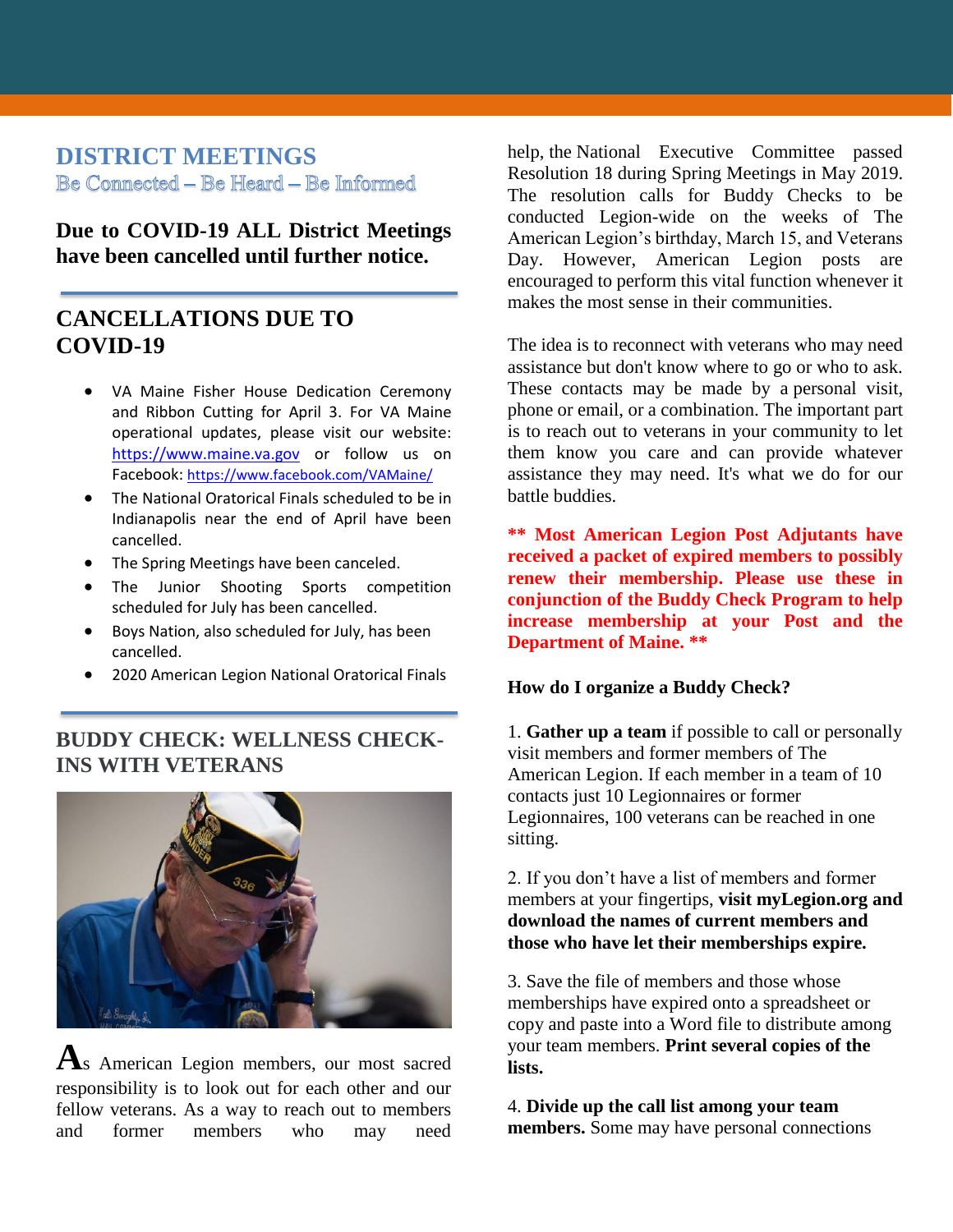with the member or the former member and should make that particular buddy check.

5. **Start making connections** – either from a quiet place inside the post or from your home – to see how the members and former members are doing, ask if they need anything and invite them to any event or activity planned to help celebrate the Legion's birthday or Veterans Day.

6. Make sure you **thank the member or former member** in the beginning and at the end of your call.

7. If the member or former member wishes to renew, be sure to **have your post's payment procedure at your fingertips,** the address to send a check or offer to stop by in person to pick it up (another opportunity to connect).

8. **Leave contact information** in case the member or former member can't take the call or needs anything in the future.

### **Sample Scripts**

Using scripts makes it easy for your team to make buddy checks on members and former members. Use these scripts, modify them or draft your own before reaching out. Remember, the most important part of the call is to see if the veteran and family are OK, if the Legion can help and to invite them to celebrate any planned centennial events or activities.

### **[DOWNLOAD SAMPLE SCRIPTS](https://www.legion.org/publications/247460/buddy-check-event-toolkit)  [WORKSHEET](https://www.legion.org/publications/247460/buddy-check-event-toolkit)**

### **Answers to FAQs**

When you speak to an expired member or a veteran eligible for membership, they may ask the question: "What does the Legion do?" You can be prepared with quick answers that apply at the national, department and local level using this worksheet:

### **[DOWNLOAD FAQs WORKSHEET](https://www.legion.org/sites/legion.org/files/legion/documents/Buddy%20Check%20FAQs.pdf)**

#### **Reports**

To assist you in your efforts, expired members lists can be easily retrieved from the **Report Server** on *[myLegion.org](http://www.mylegion.org/)*

### **Step 1:**

Select "Reports/Labels" on the left-hand menu.

### **Step 2:**

**Posts** - Open Post Reports folder, click on Revitalization folder to see: Un\_Renewed Letters, Un Renewed Labels, and Un Renewed Roster **Districts** – Open District Reports folder to see un Renewed Roster listing **Counties** – Open County Reports folder to see un\_Renewed Roster listing

[https://www.legion.org/membership/buddycheck?utm\\_source=delivra&utm\\_m](https://www.legion.org/membership/buddycheck?utm_source=delivra&utm_medium=email&utm_campaign=031920_ALOU&utm_id=39261980) [edium=email&utm\\_campaign=031920\\_ALOU&utm\\_id=39261980](https://www.legion.org/membership/buddycheck?utm_source=delivra&utm_medium=email&utm_campaign=031920_ALOU&utm_id=39261980)

# **FOOD ASSISTANCE PROGRAM**

# [Agricultural Resource](https://www.maine.gov/dacf/ard/tefap/index.shtml)  [Development Division](https://www.maine.gov/dacf/ard/tefap/index.shtml)

# **The Emergency Food Assistance Program (TEFAP)**

**TEFAP-** The Emergency Food Assistance Program (TEFAP) is a federal program that helps supplement the diets of low-income Americans by providing them with emergency food assistance at no cost. USDA provides 100% American-grown USDA Foods to the Maine Department of Agriculture, Conservation, & Forestry (DACF) to provide the food to local agencies that they have selected, mostly food pantries and soup kitchens, which in turn distribute the food directly serve the public. DACF currently collaborates with over 250 participating organizations to combat food insecurity in Maine.

For more information, please visit: <https://www.maine.gov/dacf/ard/tefap/index.shtml>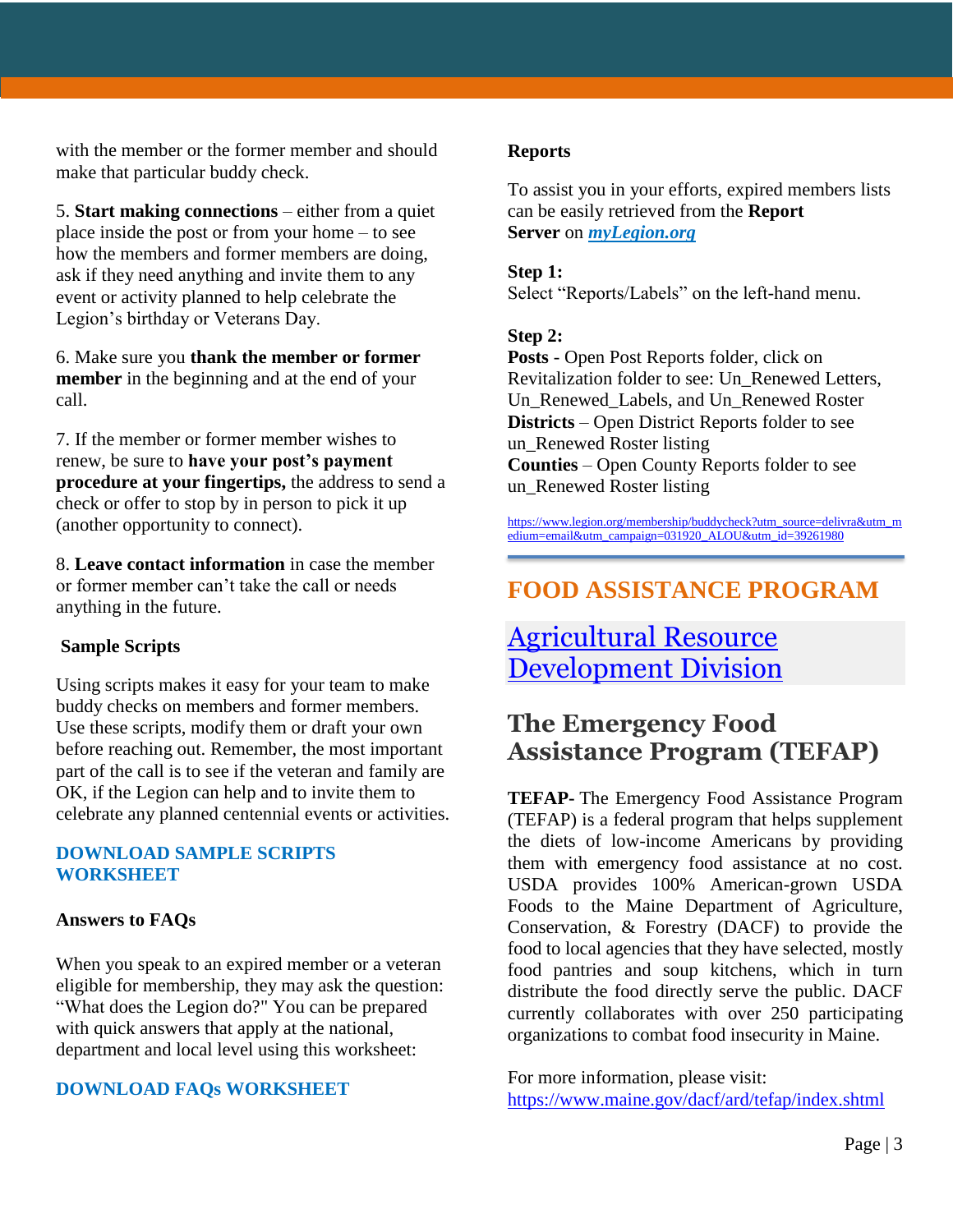

**AMERICAN LEGION DEPARTMENT OF MAINE FOUNDATION**  $(a 501(c)(3)$  nonprofit organization)



## **[FIGHTING TO THE FINISH LINE, FOR](https://www.gofundme.com/f/5hx779-a-cause-i-care-about-needs-help?utm_source=customer&utm_medium=copy_link&utm_campaign=p_cf+share-flow-1)  [THE FOUNDATION](https://www.gofundme.com/f/5hx779-a-cause-i-care-about-needs-help?utm_source=customer&utm_medium=copy_link&utm_campaign=p_cf+share-flow-1)**



**TEAM FUNDRAISER** Matthew Jabaut and Caroline Yarmala are





Foundation. Donations are 100% tax deductible.

**Please join Team Caroline** as she **fights to the finish line** of the Boston Marathon to benefit the American Legion Department of Maine



Foundation by **[clicking here](https://www.gofundme.com/f/5hx779-a-cause-i-care-about-needs-help?utm_source=customer&utm_medium=copy_link&utm_campaign=p_cf+share-flow-1)** or visit [http://www.mainelegion.org/pages/foundation/fundr](http://www.mainelegion.org/pages/foundation/fundraising-events.php) [aising-events.php](http://www.mainelegion.org/pages/foundation/fundraising-events.php) to place your contribution today to a cause that means so much!

### **MARATHON**- Why I Run:

I run to feel the **M**usic I run to feel the fresh **A**ir I run to forget the **R**age I run to forget the **A**nxiety I run to embrace the **T**ime I run to embrace the **H**onor I run to remember the **O**ath I run to remember the **N**eed I run this **MARATHON** for the future of the Maine American Legion ~ Caroline Yarmala

A unique opportunity and the bonds of family and friends give way to a hope for the future.

If you would prefer to donate by check, please make payable to **American Legion Department of Maine Foundation** earmarked "marathon run" and mail to American Legion Department of Maine Foundation, 5 Verti Drive, Winslow, Maine 04901.

# **\*BOSTON MARATHON POSTPONED UNTIL MONDAY, SEPT. 14, 2020**\*

# **DONATIONS**

Peter Johnson-\$100; Ronda Lecompte-\$25; Sherree Paradis-\$100; Julie Dussinger-\$100; Peter Jabaut- \$100 Denise Tepler-\$50; David Tanguay-\$500; Joanne Ottman-\$50; Russell Jabaut-\$100; Joseph Yarmala-\$100; Nicolas Hamlin-\$1,000; Nancy Laffin-\$30; Jonathan Robertson-\$20; Tracy Grieves- \$40; Paul L'Heureux-\$500; Patricia Thurston-\$100; Jason Hall-\$50, Penobscot County District 13-\$48, Sherman Lahaie Jr.-\$100; John Perrino-\$100

# **PAST COMMANDERS CLUB**

**I**f you are a Past Post Commander of The American Legion, Department of Maine and have not yet paid your annual dues to the Past Commander Club in support of the James V. Day Scholarship, please do so as soon as possible by filling out the attached form or visit

[http://www.mainelegion.org/pages/formsapplication](http://www.mainelegion.org/pages/formsapplications.php) [s.php](http://www.mainelegion.org/pages/formsapplications.php) and click on the Past Commanders Club (Fillable) form. Mail form along with \$2.00 per member to The American Legion, Past Commanders Club, 5 Verti Drive, Winslow, Maine 04901-0727.

It is because of you, and the members and officers of your Post that The American Legion, Department of Maine can authorized 2 students to receive a \$500 scholarship each year. Thank you for your support!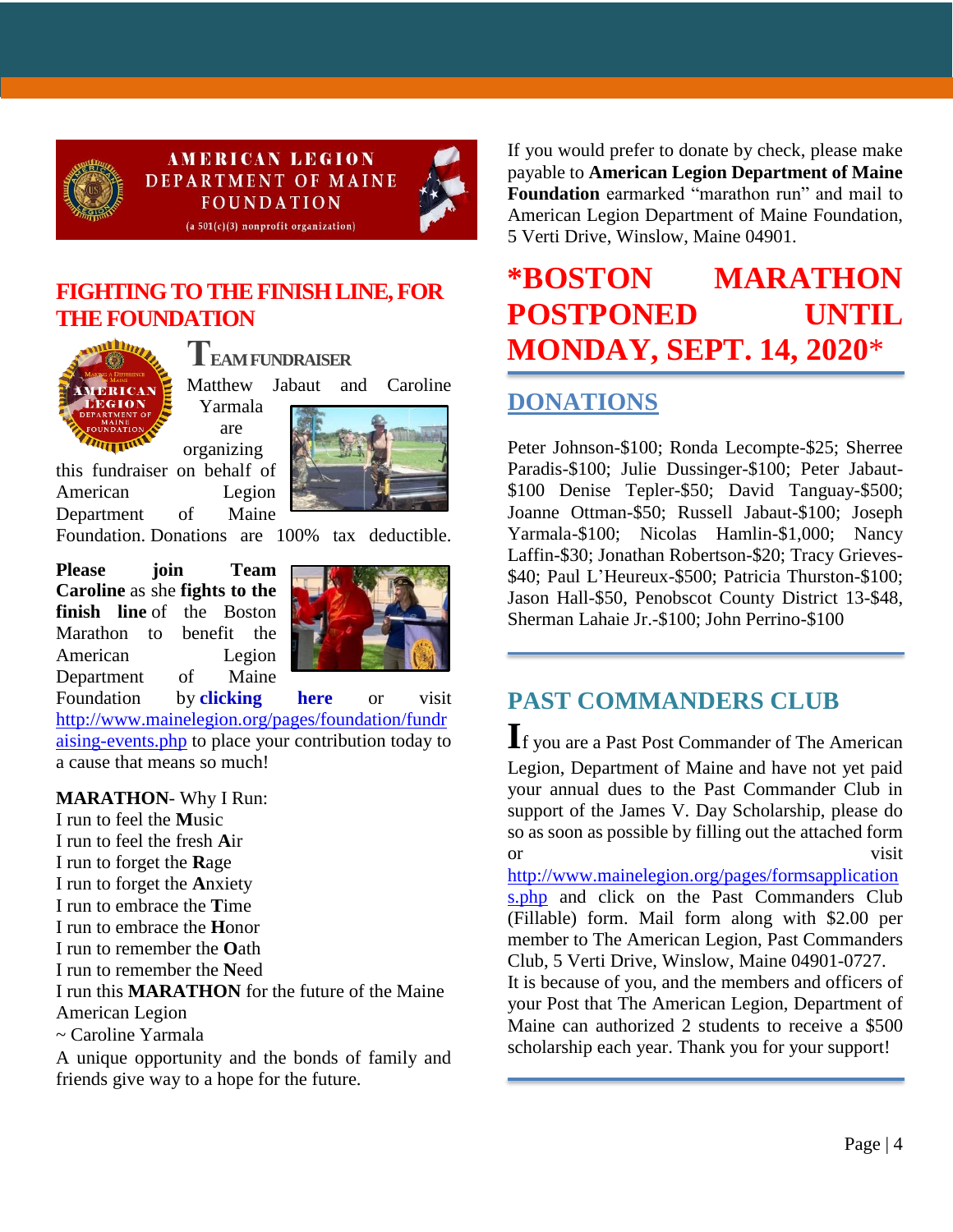# **PAST COMMANDERS CLUB DUES**

**T**hank you to the following posts who sent in their dues to sponsor James V. Day Scholarship:

| Post 24 - Rumford     |
|-----------------------|
| Post 40 - Winthrop    |
| Post 49 - Van Buren   |
| Post 58 - Buckfield   |
| Post 72 - So. Paris   |
| Post 181 - Litchfield |
| Post 147 - Madawaska  |
| Post 153 - Auburn     |
| Post 216 - Phippsburg |
|                       |

# **THE DETACHMENT COMMITTEE TO ELECT RICHARD L. HUNTLEY NATIONAL VICE COMMANDER**

# **Eastern Region of the Sons of The American Legion**

Ladies and Gentlemen,

I would like to introduce to you our newest Candidate for high office of the Sons of The American Legion National Vice Commander. He has served as Squadron Commander, District Commander, many of Detachment offices including Detachment Commander. Currently he serves as our National Executive Committeeman, our own Richard "Dickie" Huntley.

I am recalling my own campaign for National Vice Commander and can tell you that it requires quite a bit of funds to pursue this high office in the Sons of The American Legion. It took \$10,000.00 to successfully achieve that goal. It remains the going rate and obviously he won't be able to do this alone and will need some help from the entire Department Maine American Legion Family.

I am asking that all squadrons send a donation to Dickie or if your Squadron can run a fundraiser or raffle on his behalf. If all Squadrons, or even perhaps Units or even Posts could assist in any way it would be greatly appreciated. You will see some fundraisers

being advertised from our committee from time to time and would appreciate your involvement in that. Please send all funds to Richard Huntley at 38 Whale Cove Rd., Machiasport, ME 04655.

As a matter of fact, we have T- Shirts available.



Attached you will see them front and back. They are available in Forest Green and Navy Blue and cost \$20.00 apiece. Get every color. I think in

the future there will be polo shirts in those colors but are not available yet.

I am very pleased to be able to give you this news and hope for your support for this candidate. It is not often that we, in the State of Maine, have the opportunity to assist one of our own to aspire to this lofty goal. I am positive that he will perform well and with our support he should represent this Detachment in an admirable way. If you should have a fundraising event or would like a visit from Dickie or myself, feel free to contact him or me Don Allisot, P O Box 438, Woolwich, ME. 04579, Phone (207) 751-2109. *Yours in Srvice,*

*Don Allisot Chairman, Committee to Elect Dickie Huntley*

# **SUPPORT SPECIAL OLYMPICS**

**P**lease help raise funds for Maine Special Olympics. Donations can be made by visiting [www.mainelegion.org](http://www.mainelegion.org/) and click on the Donate button or mail check to The American Legion, Dept. of Maine earmarked Special Olympics in the memo field. Mail check to The American Legion, Dept. of Maine, 5 Verti Drive, Winslow ME 04901. For more information, please contact Special Olympics Chairman Jesse Pierce at 207-336-3601.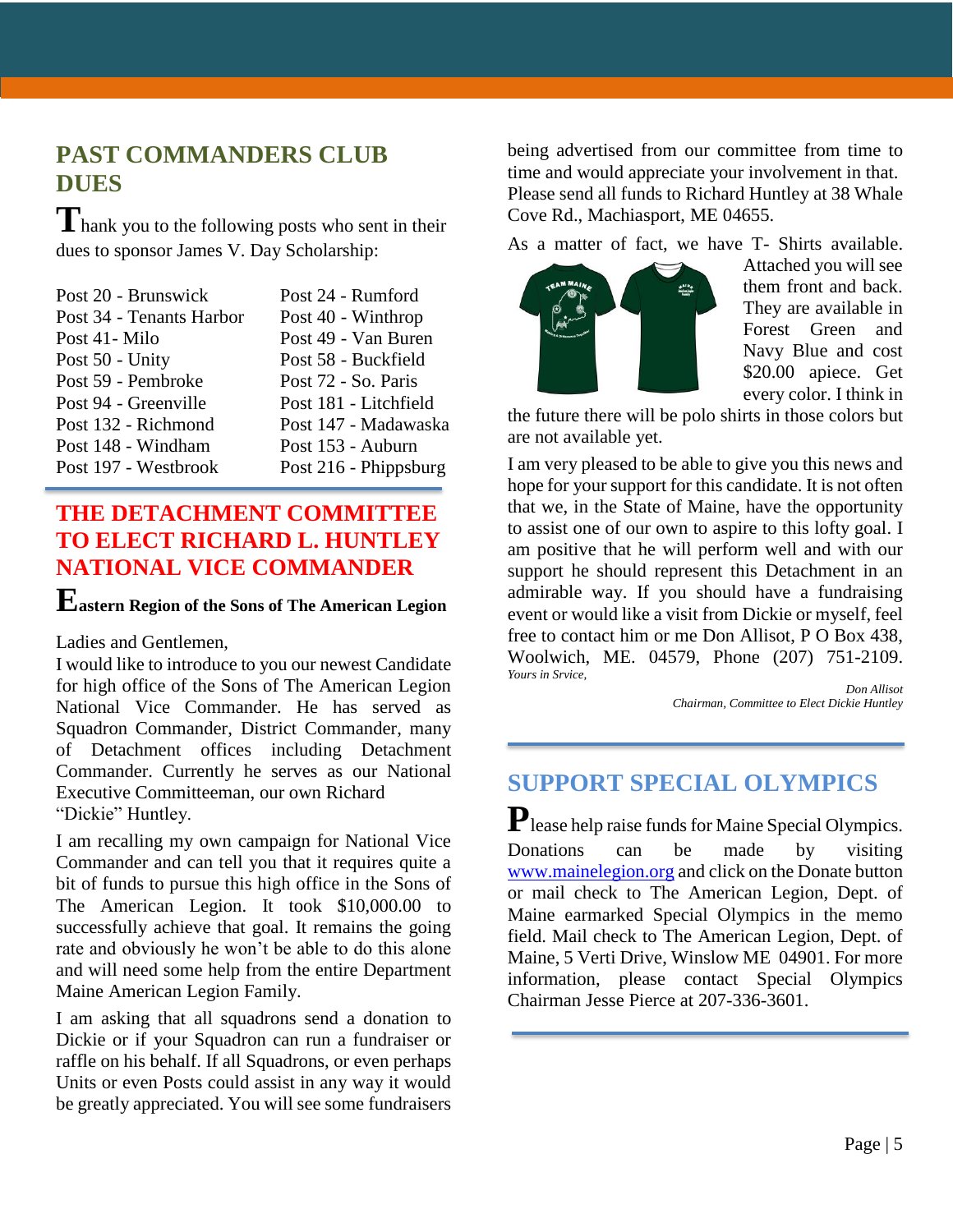

# **SUPPORT VETERANS IN THE STATE OF MAINE BY PROMOTING YOUR BUSINESS WITH MAINE AMERICAN LEGION**

**T**he American Legion, Department of Maine will be taking a new direction this year to improve our Annual State Convention Yearbook. Various changes will take place including the format of the publication as well as a digital copy which will be made available online at [www.mainelegion.org.](http://www.mainelegion.org/) To submit your sponsorship ad and payment, click on the above image of the Maine American Legion Convention Yearbook Sponsorship Request Form. A fillable form is also available for printing by clicking on the Convention Yearbook Sponsorship Request Form-Fillable.

#### **\*\*\*\*\*\*\*\*\*\*\*\*\*\*\*\*\*\*\*\*\*\*\*\*\***

# **ATTENTION ALL LEGIONNAIRES!!!**

**Please HELP spread the word in promoting the Yearbook Program in support of Maine Veterans especially during this time of crisis to local businesses in and around your area. The Department of Maine is requesting all the support it can get to help make this program a success this year.** 

**\*\*\*\*\*\*\*\*\*\*\*\*\*\*\*\*\*\*\*\*\*\*\*\*\***

### **DONATIONS WELCOMED!!!**

**No time to create an ad! We also welcome individual and business donations!**

**Please consider donating today to make a difference in support of our Maine Veterans by clicking on the DONATIONS CONVENTION YEARBOOK BUTTON below.**



### **\*\*\*All contributions will be listed in our Annual State Convention Yearbook which will be made available online at www.mainelegion.org.\*\*\***

Donations may also be made by check payable to The American Legion, Department of Maine, earmarked "Yearbook Program". Mail to: The American Legion, Department of Maine, 5 Verti Drive, Winslow, ME. 04901-0727.

# **THANK YOU IN ADVANCE FOR YOUR SUPPORT!**

# **MAINE LEGION COLLEGE CLASS FOR 2020**

**W**e are currently working on the next Maine Legion College Classes for the 2020 year. As in the past, you have to make a commitment but we know that you will gain much from these classes and from other Legionnaires from all over the State of Maine.

This is the schedule we will follow: Classes start at 8:30 a.m. each day

Phase 1: May 16 & 17 Phase 2: July 18 & 19 Phase 3: Sept.19 & 20

To attend these classes, you must first go online at: [www.legion.org/alei](http://www.legion.org/alei) and complete the Basic Training Course. After completion, please forward a copy of the Certificate to us at State HQ. You may